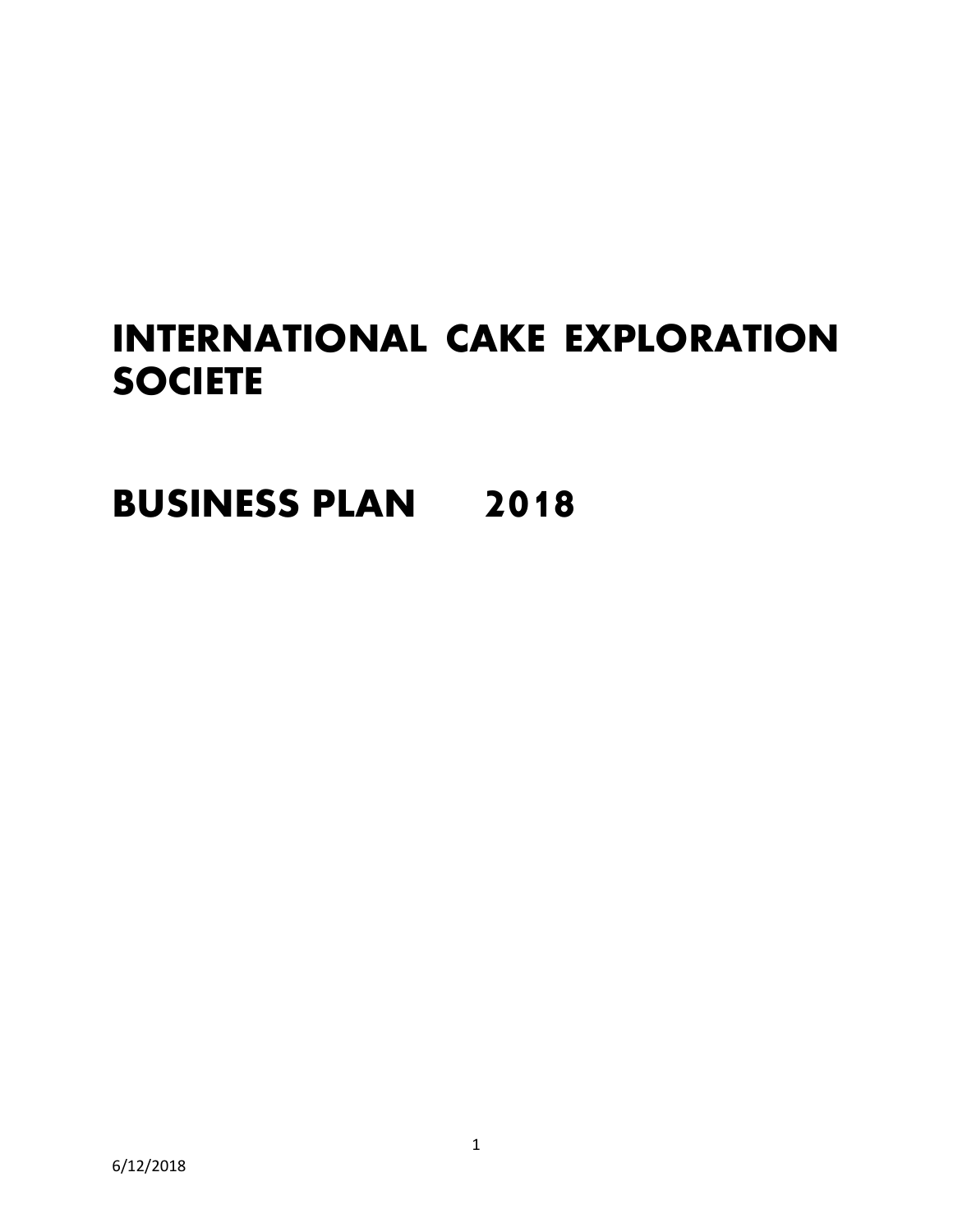## **Table of Contents**

- 1.Executive Summary
- 2.Market Analysis
- 3. Services
- 4.Management Team
- 5. Financial Plan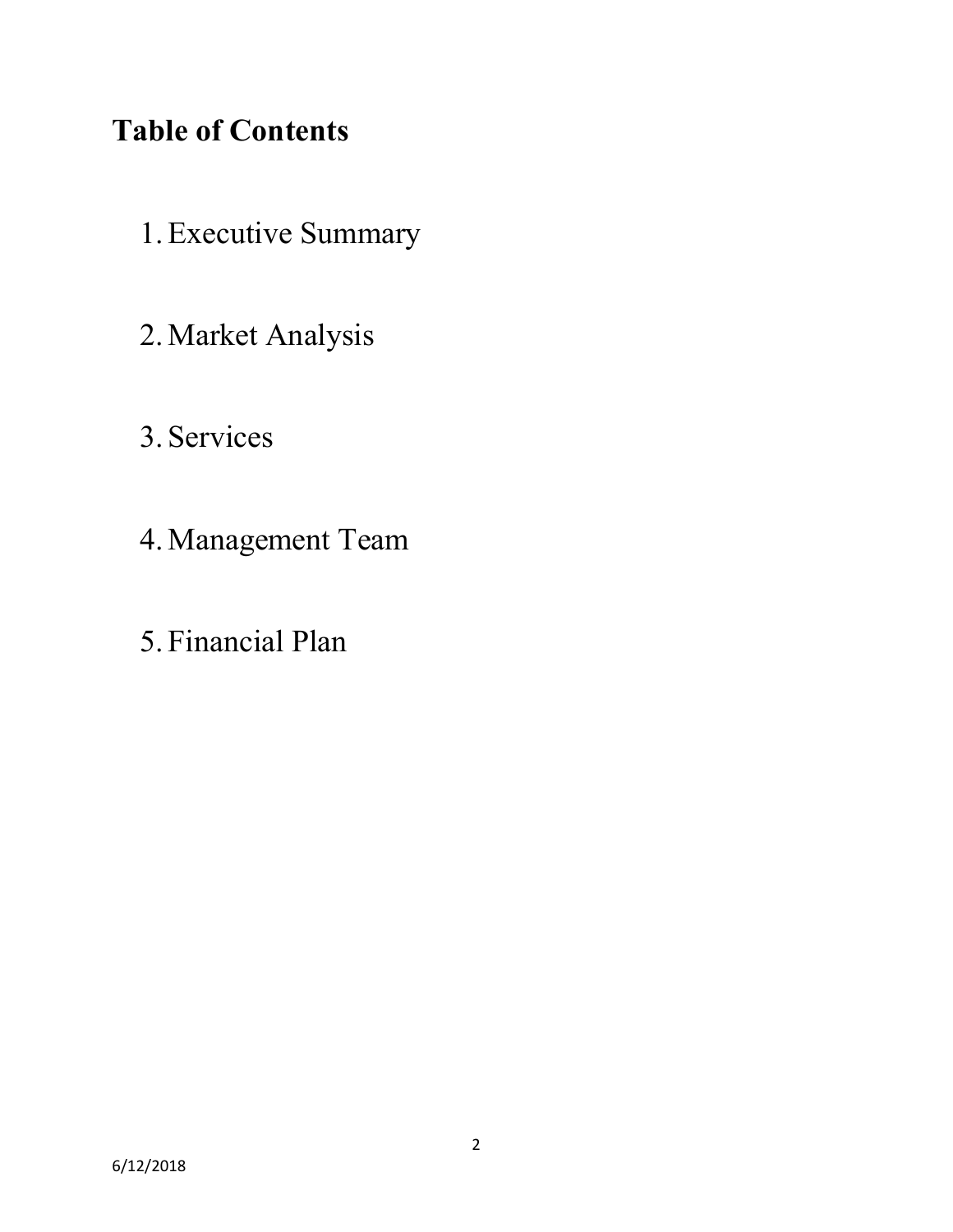# **Executive Summary**

International Cake Exploration Societe (ICES) has been in existence for over 42 years. The organization was founded to bring sugar artists together to learn from each other and share their love of the sugar arts. A truly international organization, there are members in over 35 countries around the globe. The organization offers many opportunities for learning and imparting techniques in the sugar arts through local, regional and international events, as well as, scholarships and other educational programs. The mission of the organization is to preserve, advance and encourage exploration of the sugar arts. ICES has promoted and provided opportunities for continuing education, development of future sugar artists, and enjoyment of the art form in a caring and sharing environment. The annual Convention and Show consists of meetings for the Board of Directors, Representatives, and the annual General Membership Meeting. There are also demonstrations, hands on classes, social events, and other educational opportunities. While there has been a growth within the cake decorating and sugar arts community, ICES has seen a decline in the membership; some loss can be equated to attrition. The goal of this business plan is to increase and retain membership, and also to update the organization's image, modernize and streamline.

The organization's membership consists of members from around the world. The members are various skill levels from novices and experienced cake and/or sugar artists. There are many talented and recognized cake and sugar artists from every corner of the globe.

ICES has provided services for its membership. These services include education, certification, scholarships, judging programs and events. All the states, areas, provinces, chapters & countries (S/A/P/C/C), within the US and around the world, provide events for their membership and other interested sugar artists, to include educational and informative classes.

The management team is comprised of volunteers. The ICES Board of Directors is elected by the membership. The other management personnel, Show Directors, Instructors, and Committee members are also volunteers and some are selected for certain positions. The organization also has a few paid contractors.

The majority of the financial income is derived from the membership dues and the annual Convention and Show. With the decrease in membership and Convention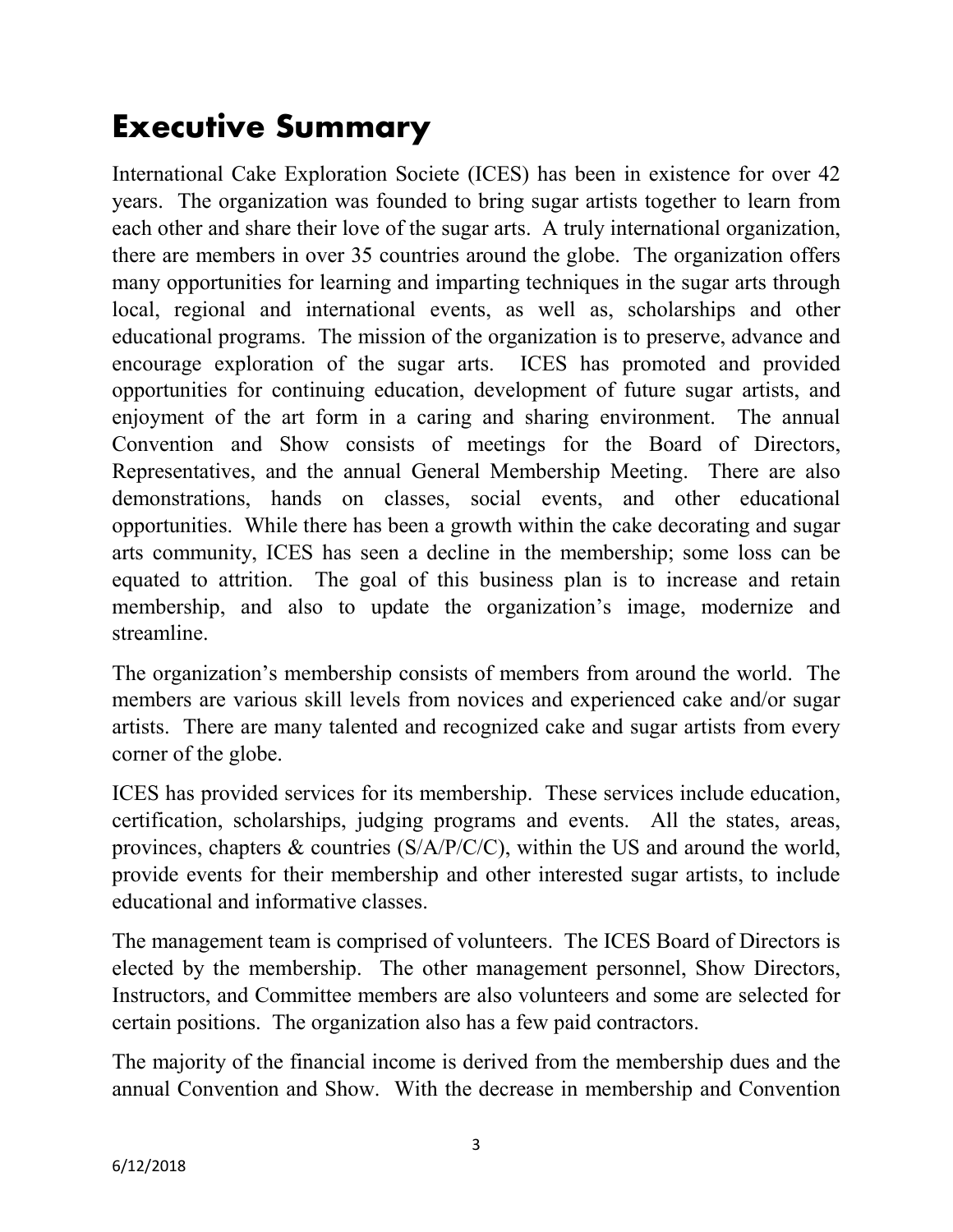attendance, the finances must be monitored closely. As a 501(c) (6) not-for-profit organization, there are limitations for raising additional funds.

ICES is a unique organization and was created for the love of the sugar arts. Its members are the heart and soul of the organization and with their support it can survive the changes in the sugar art world. Over the next three years, the Board of Directors are committed to make the necessary changes and remain fiscally responsive to ensure the organization continues to provide for its members and promote all the sugar arts.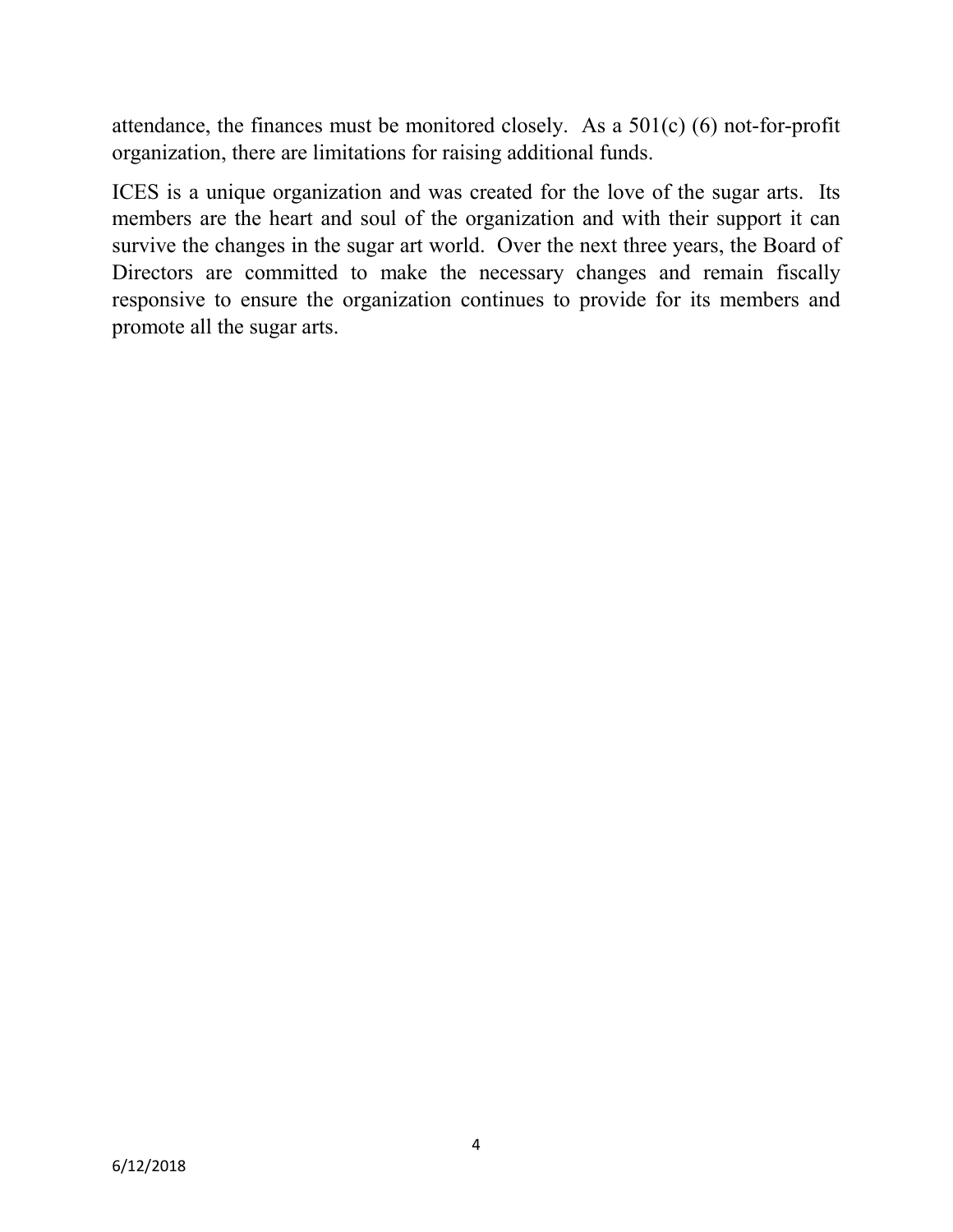#### **2. Market Analysis:**

The membership of ICES is made up of US and International sugar artists, cake decorators, teachers, home-based business, and store owners. The membership can be classified into four categories. The first category is the new members. These members are new to cake decorating and the sugar arts. They are interested in the art, the business and are very excited to learn more of the art. Another part of this category is the skilled sugar artists looking for other opportunities and skills. The second category is current members, who have been with the organization for about 1-4 years. They are looking for their "niche" in the business and organization. They are questioning the organization and looking at the benefits and what they can gain from its association. They are also interested in new trends. The third category is long term members, who have been with the organization from 4-20 years. They are various levels of sugar artists. They continue to improve their skills and build their businesses and network. Most of the members understand the mission and enjoy the caring and sharing of the organization. The fourth category is the lifetime members, who have been with the organization for 20 years or more. They are experienced sugar artists, focused on the caring and sharing that the organization was founded on and promoting all forms of sugar art. They have long friendships and networks within the organization with other artists.

Membership is the heart of the organization. Retaining and increasing the membership is a top priority for the organization. Retaining members is a challenge with the current social media and accessibility to on-line training programs. The organization must focus on the current needs of the members, trends in the sugar art world and networking to promote the organization. Popular decorators and instructors can promote the organization with their apparel (pins and patches on their chef coats) and on their social media and in classes. Social media is one unique opportunity to keep the members up-to-date in the sugar world. To increase the membership, the organization must focus on the following groups: students (high schools and culinary art schools/programs), home-based sugar artists, cake show competitors, and notable sugar artists. Recruiting new members at the Convention and other shows is another option. Another part of the recruitment is rebranding the organization. For a number of years, the organization has been viewed as out-of-date and not in touch with the current sugar world environment. To help with recruitment, the organization needs an updated look on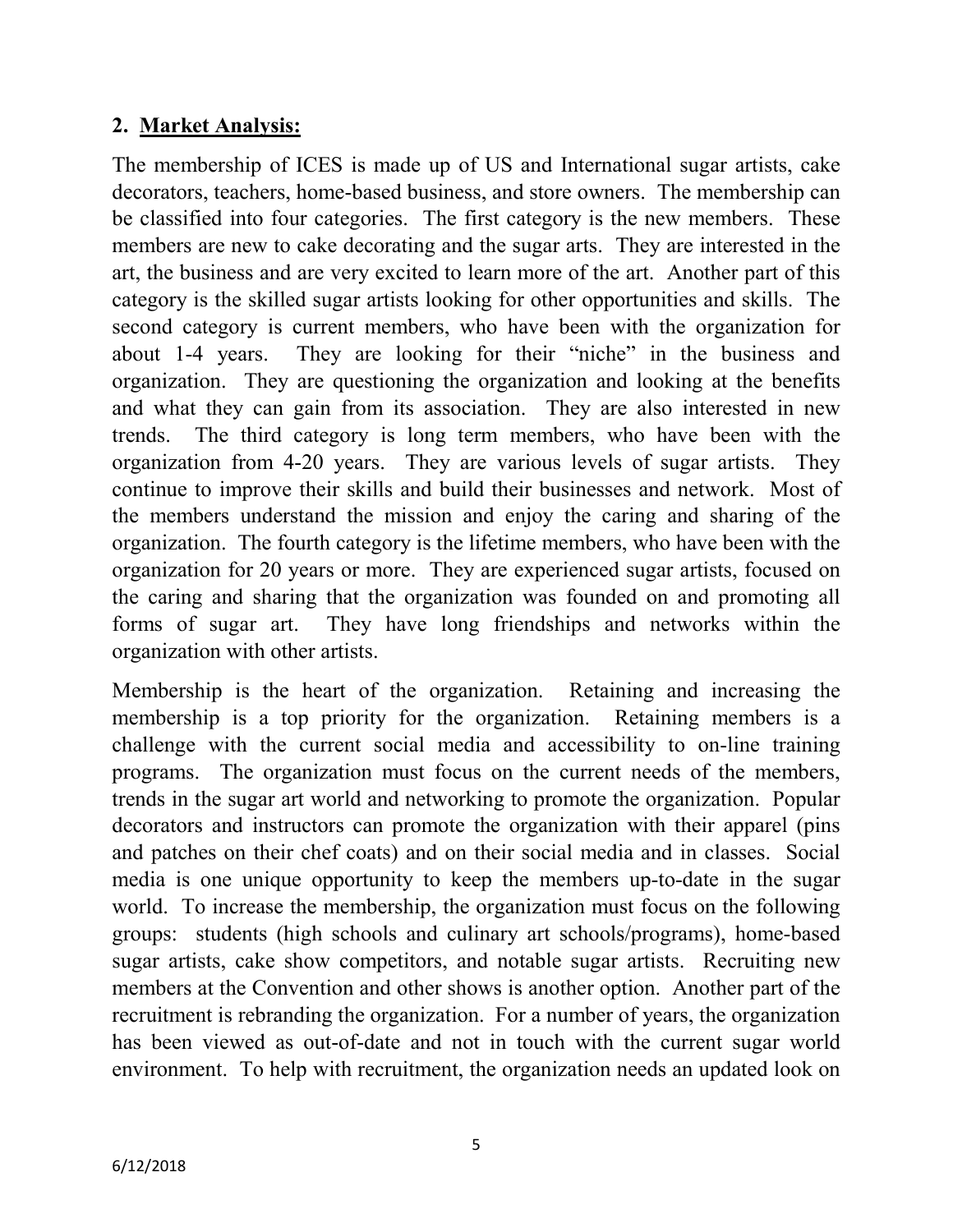its website and social media. A more active social media presence will also assist with the rebranding.

The Convention attendees consist of a variety of members and new members, who are exploring and considering the organization. The public is also invited to attend the convention to view the displays. A large portion of the Convention is the Vendor room for the attendees to shop. The vendors have been members-owned businesses, sugar art suppliers and other businesses that can provide different tools of the trade. The decline in Convention attendance has also led to decline in the number of vendors.

As for ICES competitors, there are only a few organizations for our type of member. One example is the Retail Bakers of America (RBA). The Retail Bakers of America is a not-for-profit trade organization committed to the success of the retail baking industry. It also provides educational and certification opportunities at a higher cost. There are also local cake clubs and organizations that bring local members together for local networking. Other Conventions, such as, The Americas Cake Fair by Satin Ice and South Florida Cake and Candy (SoFlo) are profit-based; however, they do provide demonstrations and training opportunities at different costs.

As for other competition for services, some members may choose on-line tutorials and monthly subscriptions to videos. Social media updates and Instagram access are very popular with younger sugar artists. These options also provide immediate access and more up-to-date information and latest trends. They also have a younger look. ICES has local chapters and group that provide face-to-face training classes in a "caring and sharing" atmosphere, and lower cost events. ICES has also provided scholarships, certification and judging programs for its members.

With market analysis, ICES needs to understand their membership and their needs. They are the foundation of ICES' income. Understanding the membership and how to increase recruitment will improve the relationships with members and establish a firm foundation for the future of the organization.

Who can be targeted for contributions and sponsorship? List the specific strategies the organization will use to reach its members and elicit more donations.

The organization needs a wider online face, many do not know about the organization even within the industry. Here are some questions to be addressed:

• How do we get the word out?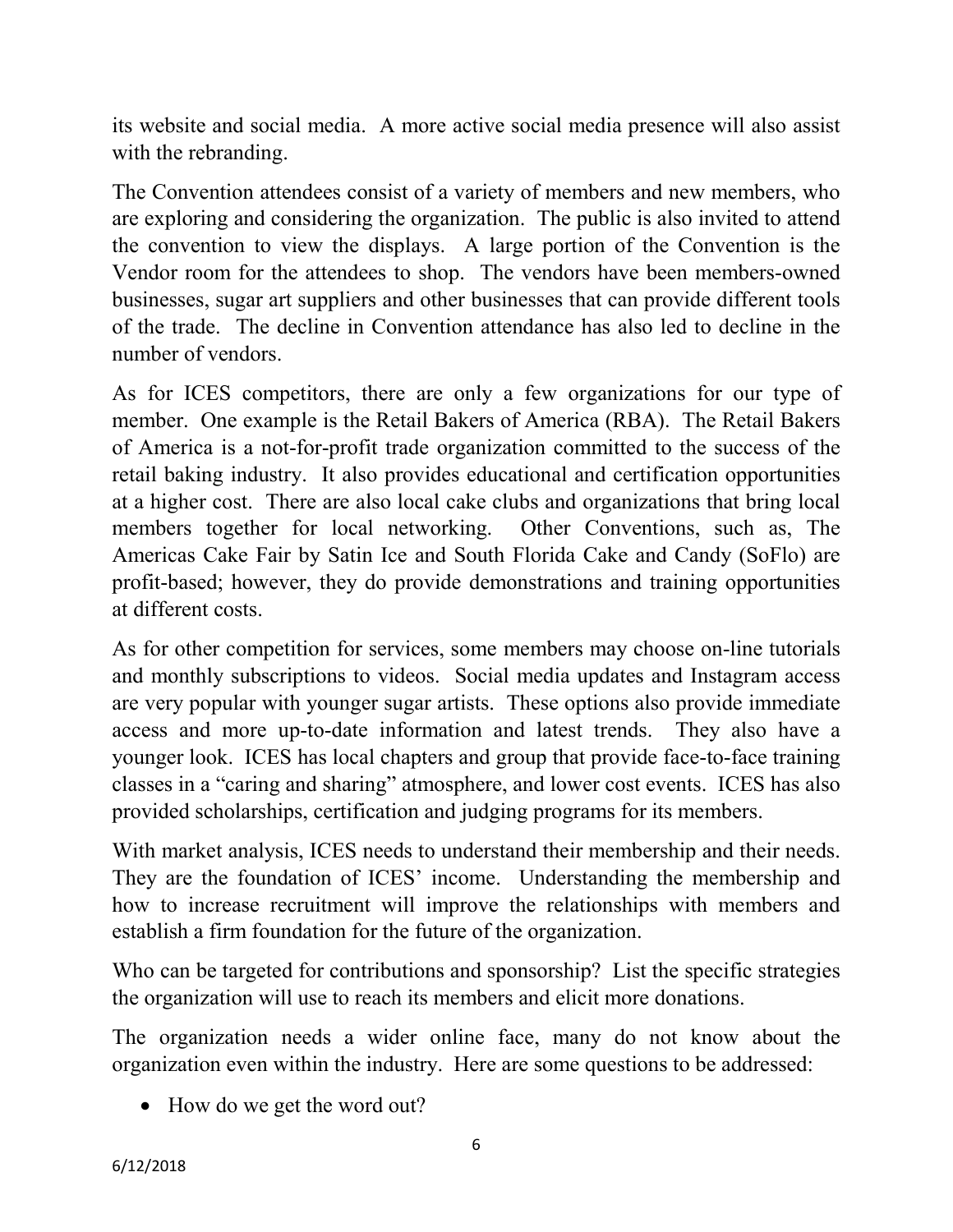- Who are we targeting?
- Should we target more than one group?
- How do we attract the "known" decorators/teachers?
- How do we retain them? this is who we need to promote our organization
	- o Wear pins/patches on all aprons/chef's coats
		- **BOD** pins
		- Approved teacher
		- ICJ
		- ICES patch, or pin
		- Anything that may have people asking about it.
	- o Logo on websites & online classes
		- Reciprocal links "I'll be teaching at...DOS, Convention"
		- Online tutorials
		- Book launches
		- Blogs
		- Etc.
	- o Mention International Cake Exploration Societe during
		- Interviews
		- Book launches
		- Blogs
		- Etc.
- How do we keep ourselves "Fresh"?
	- o Ways to make exciting for multiple age levels
- Develop an eye catching promotional flyer that can be shared with schools, cake clubs, etc.
	- o Update annually
	- o Create an email list to send out to
	- o Encourage recipients to share
	- o Focus on learning
	- o Keep upbeat & fresh
	- o Need to change image from old ladies to "New and innovative
- Partner with new and upcoming sugar artists, who is the face of ICES?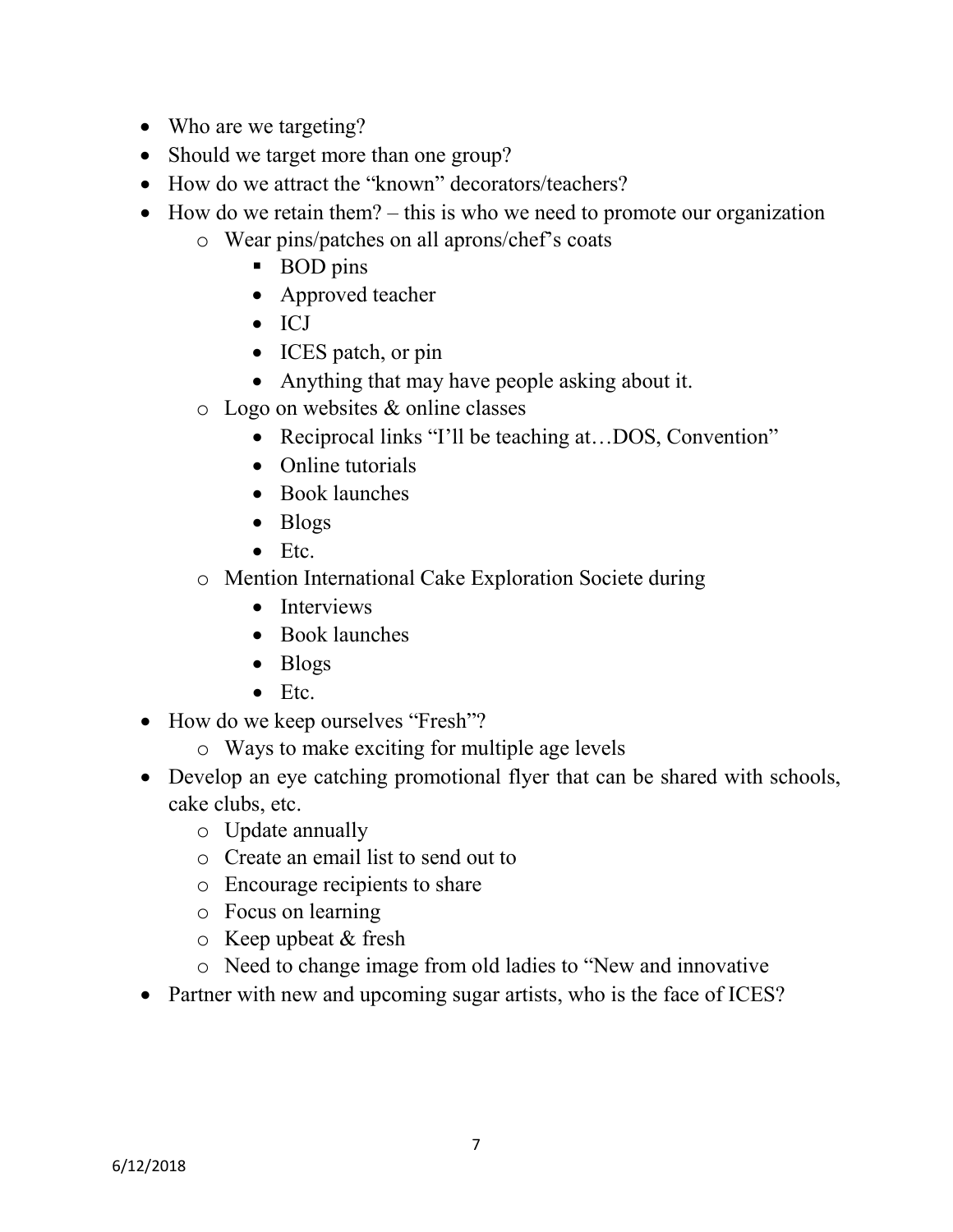### **3. Services**

ICES has provided the following services and great opportunities to its membership. Through these opportunities, the members can continue to give back and share with the organization.

- Every year scholarships are given out for all ages.
- Offer a variety of classes for cake artists, certification and judging, and cake challenges.
- Each member can elect to receive a digital newsletter that can be printed for their use.
- In the US, many state chapters provide members the opportunity to continue to share within their own states with Day of Sharing.
- Members can submit articles for the newsletter to be published.
- Members' cakes can be photographed and published in the newsletters.
- Opportunity to take an 8-hour artist certification exam to become a Certified Sugar Artist for the organization.
- Become an approved ICES instructor during convention or even in your state or country.
- Become a Representative or Ambassador for your chapter or country.
- Advance your care and appreciation for the organization and become a member on the Board of Directors.

ICES is an organization that provides the opportunity for members and nonmembers to take cake decoration classes at a reasonable price with teachers that are known worldwide and learn their techniques and talents. The membership is a group of designers whom love to share their talents. These opportunities give the attendees the opportunity to talk with other designers and share our own talents with each other. It becomes a family of shared interests.

As stated in the market analysis, understanding our membership, vendors, and other supporters will help the organization appreciate them and support their loyalty. This also includes the organization's competitors, various cake shows and clubs growing around the country. The organization needs to find out what brings people to attend the events, what they offer and build a stronger organization from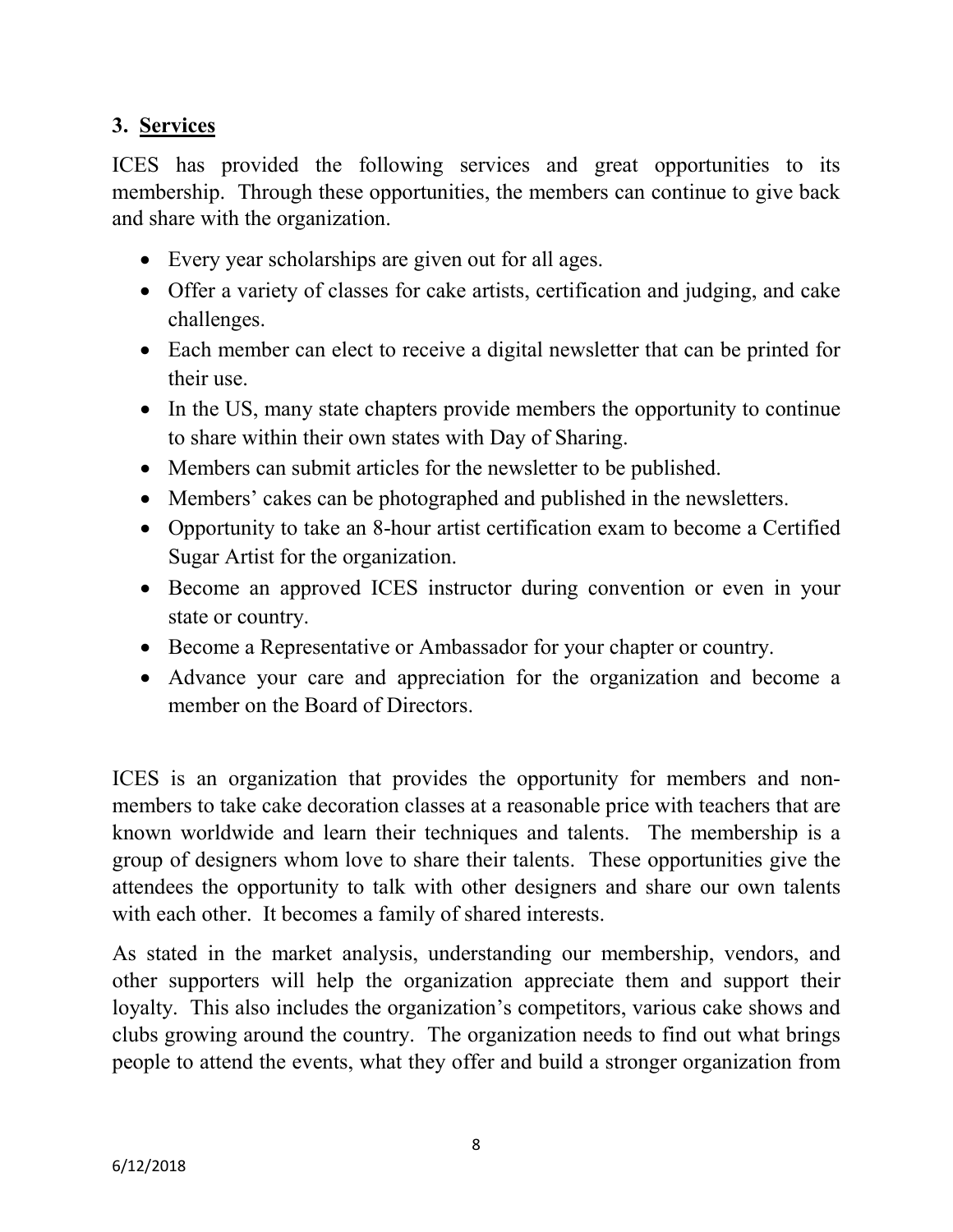this information. Using this information will help the organization grow stronger by providing better services to the membership.

The organization needs to become more visible in social media; this will enable the cake and sugar community to see who the organization is and what it can offer that is quite different from any of the other shows or organizations in the market. The organization needs to attract younger decorators, students, home bakers and cake show competitors; they are the future. The organization's website needs to be updated and have a corporate look. The organization needs to streamline the forms; make them faster and easier to complete.

One area that needs more attention is the basics of decorating. One technique, fondant, has taken over and many have forgotten that cake decorating has been around a long time and those older techniques are getting lost. Some emphasis should be placed on the basics. This will allow the young generation learn its history and the correct techniques. This applies to the frosting and decorating techniques. The current generation has embraced the short cuts and easy way of doing things, but not the art of cake decorating. One company, Wilton, has been a long standing promoter and teacher of basic techniques. However, they have decided to no longer provide face-to-face classes. They are continuing to provide their educational services on line. The one-on-one teaching and learning techniques will be gone. This generation will learn from watching computers. ICES has a chance to make this better. ICES can reach out to these students and show them the services that are available to its membership. Decorators and sugar artists of any level can learn from older techniques to improve their skills.

Utilizing the ICES Days of Sharing in the chapters is a unique chance to reach out to prospective members and other organizations' members to make them aware of ICES and its opportunities. ICES also needs to reach out to the retail stores to explain the benefits of keeping their customers and available products while continuing to focus on cake decorating and sugar artistry. Promotion of ICES annual Convention and its opportunities can also reinforce the importance of the sugar arts market.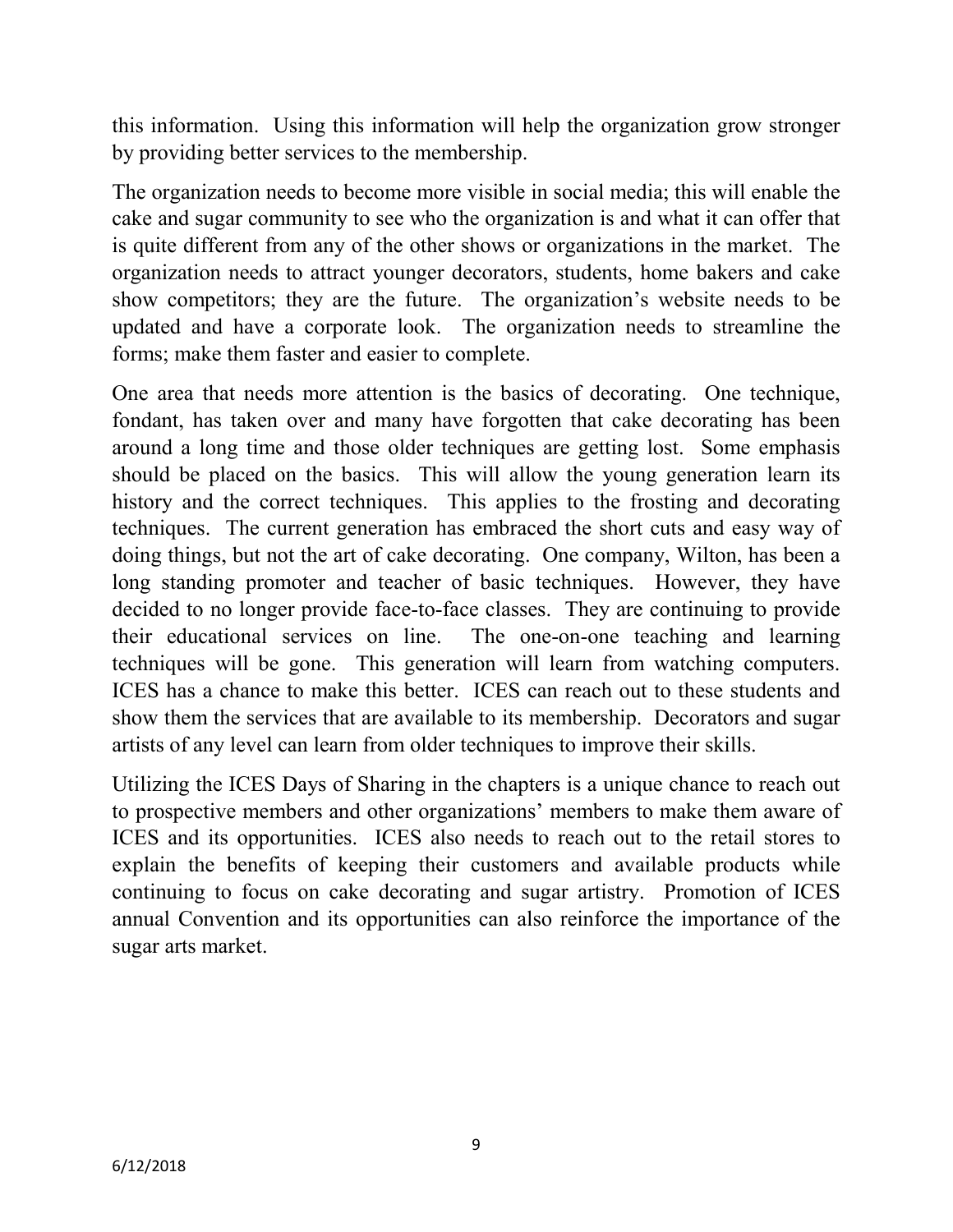#### 4. **Management Team**

ICES is recognized as a Membership Based organization incorporated under Michigan Nonprofit Law. The management team is comprised of volunteers. The ICES Board of Directors is elected by the membership. The other management personnel, Show Directors, Instructors, and Committee members are also volunteers and some are selected for certain positions. The organization also has a few paid contractors.

The Board of Directors have general supervision of ICES' affairs between its business meetings and will perform duties as specified in the Bylaws. The Show Directors and their committees oversee all the affairs dealing with the annual Convention. The contractors are selected to meet contracted positions. It is vital that the contractors are members of the organization or a good working knowledge. The instructors within the organization provide the educational requirement for the membership; some are compensated for their classes.

To serve on the Board of Directors, a member must have been a member in good standing for at least three (3) consecutive years immediately prior to nomination and attended at least one annual meeting and one midyear meeting or Representatives Annual Meeting. The directors are elected from the general membership. The elected directors bring a wide variety of experiences and talents to the Board. The Show Directors usually have some experience on other show committees and are mentored during their terms. The contractors were selected for their expertise to complete the contract. The instructors have a wide variety of talents in different sugar art mediums and provide the expertise to the membership.

The Board of Directors, Show Directors, and Contractors work day-to-day on the organizations' activities and issues through e-mail and webinars.

The ICES Board of Directors, Show Directors, various Committees, Contractors, and Instructors need to become more proactive. Everyone needs to encourage our members to share and invite their cake friends to join and participate in the various state wide and national events (DOS and Mini-Classes and Convention). ICES should encourage the international members to mirror similar events as the local US chapters and invite their cake community to participate and possibly join; additional exposure will peak interest.